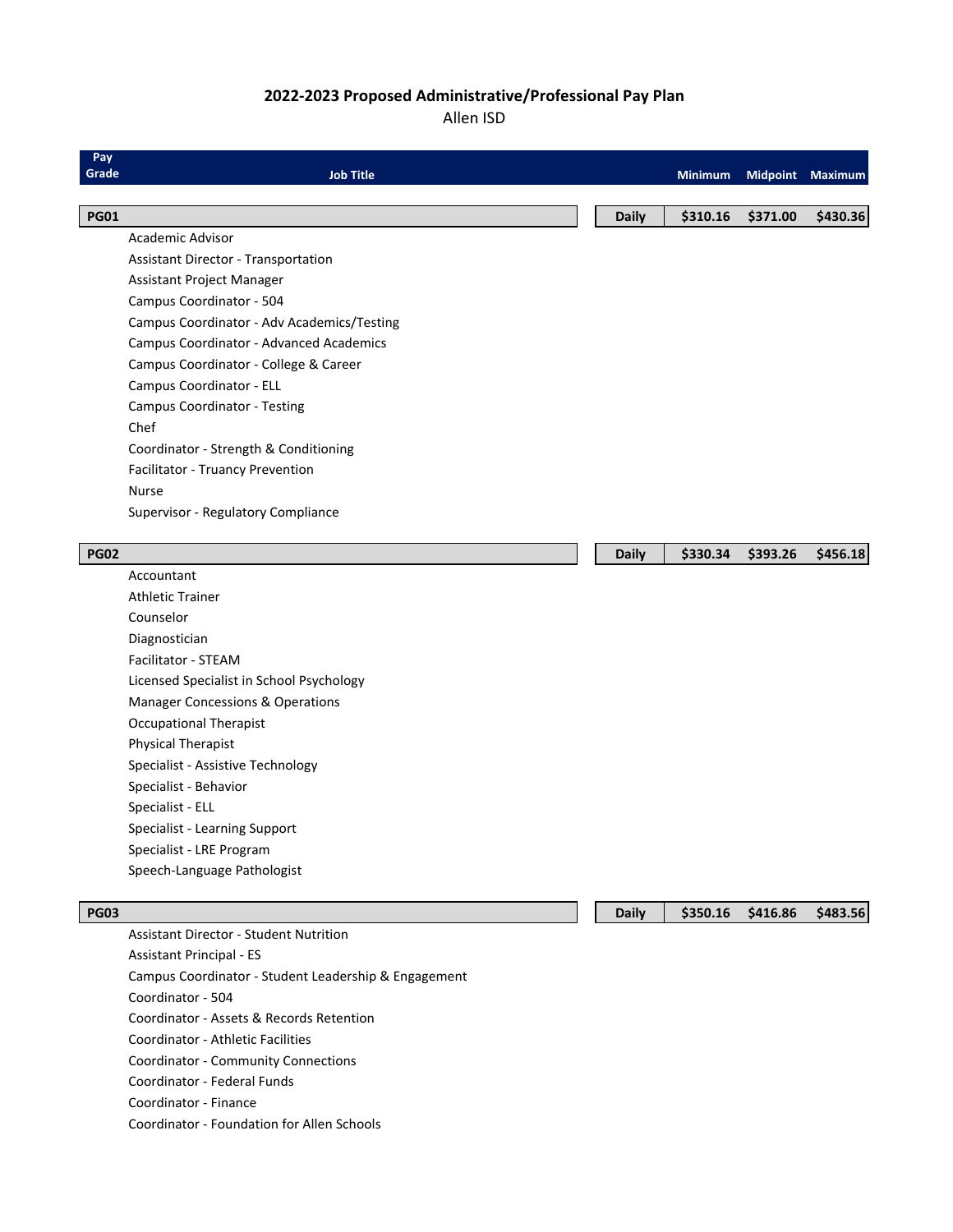Coordinator - Human Resources Coordinator - Athletics Coordinator - Safe & Secure Schools

| <b>PG04</b> |                                                       | <b>Daily</b> | \$371.17 | \$441.87 | \$512.57 |
|-------------|-------------------------------------------------------|--------------|----------|----------|----------|
|             | <b>Assistant Principal - MS</b>                       |              |          |          |          |
|             | Coordinator - CTE                                     |              |          |          |          |
|             | Coordinator - Academic Counseling                     |              |          |          |          |
|             | Coordinator - Facility Projects                       |              |          |          |          |
|             | Coordinator - Facility Scheduling                     |              |          |          |          |
|             | Coordinator - Learner Services                        |              |          |          |          |
|             | Coordinator - Special Services                        |              |          |          |          |
|             | Coordinator - STEAM                                   |              |          |          |          |
|             | Coordinator - Strategic Initiatives                   |              |          |          |          |
|             | Coordinator - Worker's Compensation & Risk Management |              |          |          |          |
|             |                                                       |              |          |          |          |
| <b>PG05</b> |                                                       | <b>Daily</b> | \$393.44 | \$468.38 | \$543.32 |
|             | Director - Accountability and Assessment              |              |          |          |          |
|             | Director - Band                                       |              |          |          |          |
|             | Director - CCMR                                       |              |          |          |          |
|             | Director - Community Services                         |              |          |          |          |
|             | Director - Counseling                                 |              |          |          |          |
|             | Director - Data Insights & Analytics                  |              |          |          |          |
|             | Director - Digital Media & Marketing                  |              |          |          |          |
|             | <b>Director - Facilities</b>                          |              |          |          |          |
|             | Director - Federal and Special Programs               |              |          |          |          |
|             | Director - Maintenance                                |              |          |          |          |
|             | Director - Nursing                                    |              |          |          |          |
|             | Director - Safe and Secure Schools                    |              |          |          |          |
|             | Director - Student Nutrition                          |              |          |          |          |
|             | House Principal - HS/LFC                              |              |          |          |          |
|             | Principal - Dillard                                   |              |          |          |          |
|             |                                                       |              |          |          |          |
| <b>PG06</b> |                                                       | <b>Daily</b> | \$417.04 | \$496.48 | \$575.92 |
|             | <b>Assistant Director - Athletics</b>                 |              |          |          |          |
|             | Assistant Director - Athletics / Head Football Coach  |              |          |          |          |
|             | Director - Accounting                                 |              |          |          |          |

Director - Accounting Director - Payroll Administration Director - Purchasing Director - Transportation Principal - ES

Associate Principal - HS Director - Athletics Director - Fine Arts Director - Human Resources Director - Special Education Director - Student Services Principal - MS

**PG07 Daily \$462.92 \$551.09 \$639.26**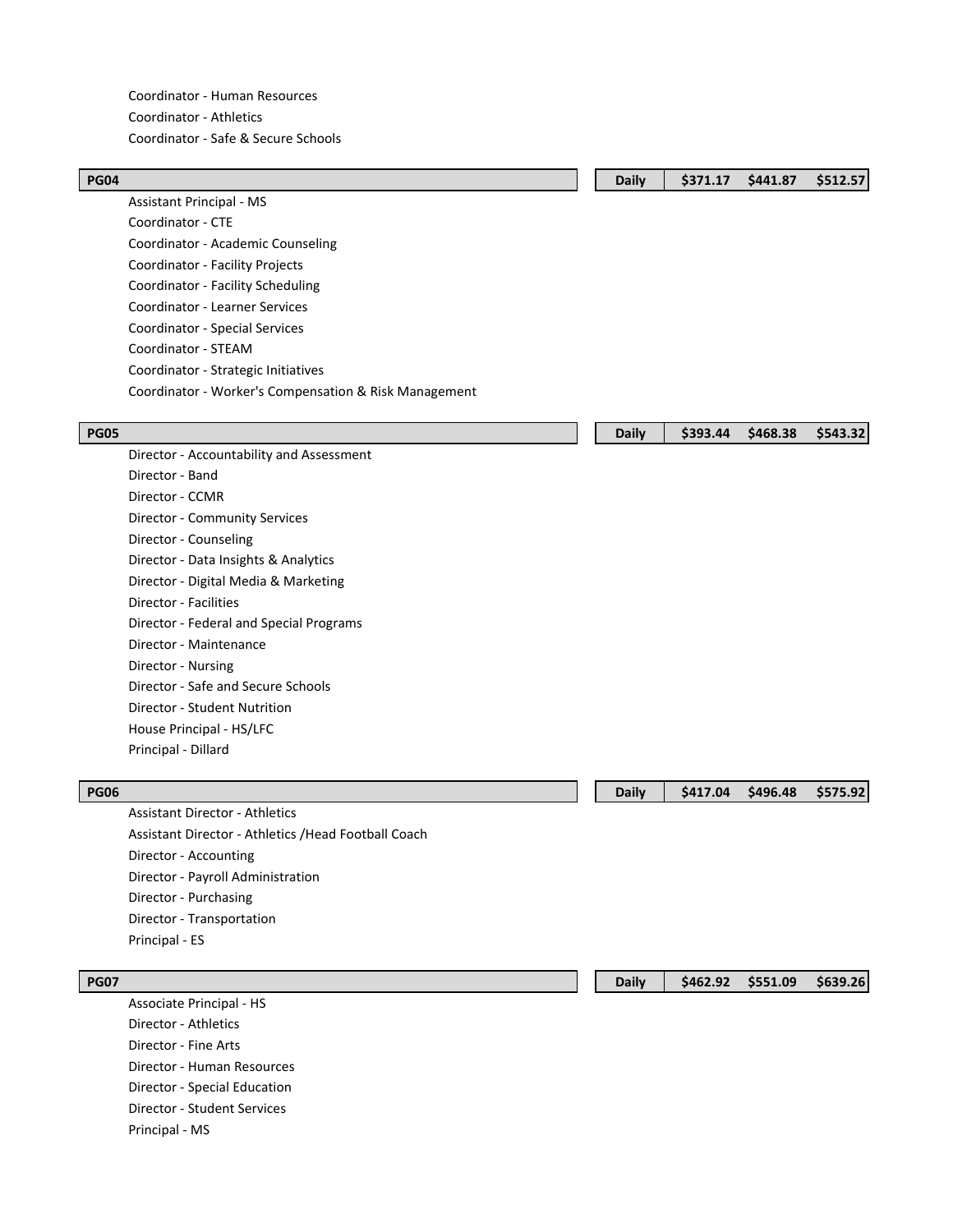Executive Director - Academic Support Executive Director - Curriculum & Instruction Executive Director - Finance Executive Director - Maintenance and Facilities Executive Director - School Leadership & Support Executive Director - Special Services Executive Director - STEAM Principal - LFC

Assistant Superintendent - Employee Services & Strategic Initiatives Assistant Superintendent - Learner Services Assistant Superintendent - School Leadership & Support Chief Financial Officer Chief Communications Officer Deputy Superintendent Principal - HS

| <b>PG09</b> |  | Daily   \$621.23 \$739.56 \$857.89 |  |
|-------------|--|------------------------------------|--|
|             |  |                                    |  |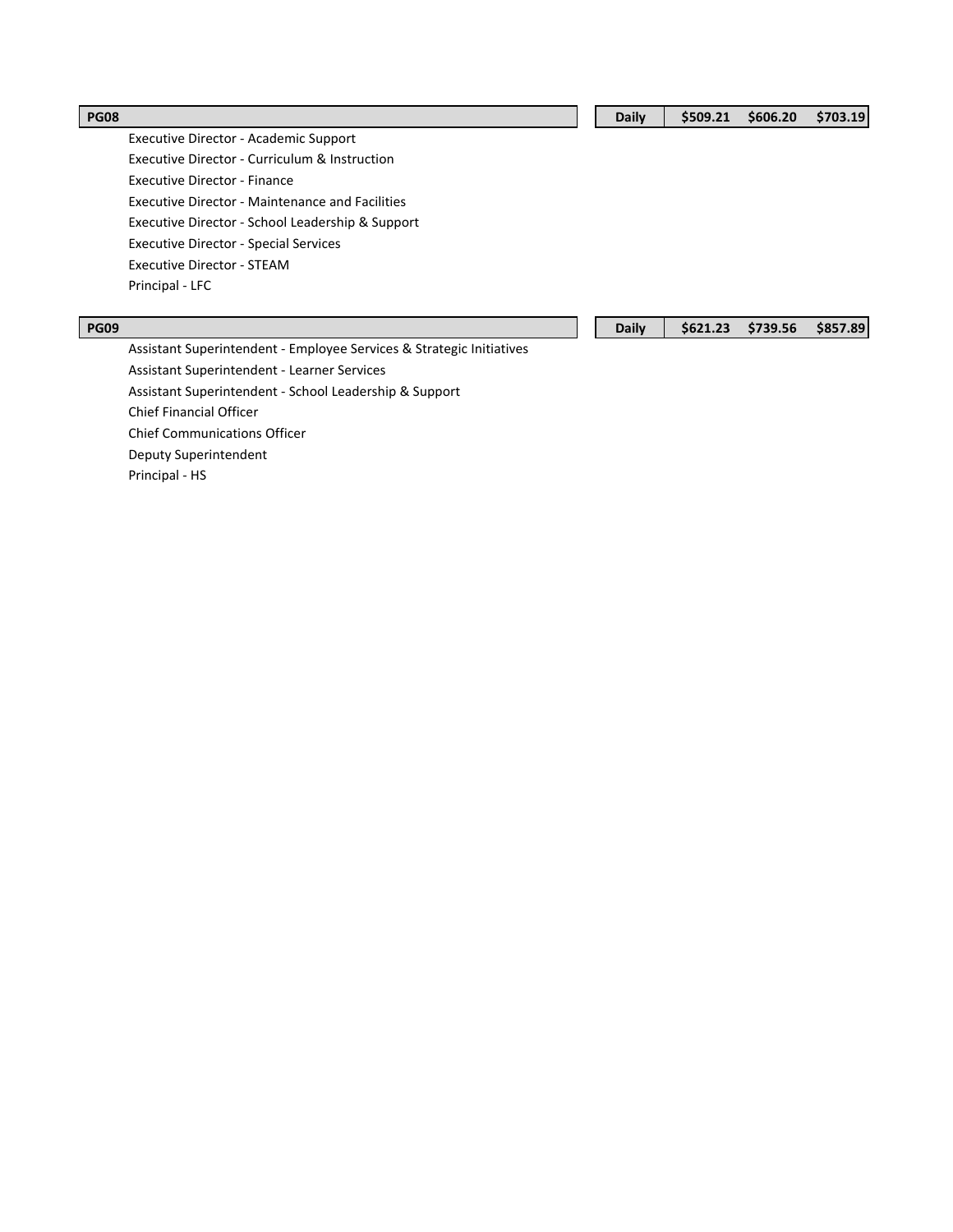# **2022-2023 Proposed Information Technology Pay Plan**

### Allen ISD

| Pay         |                                                     |              |                |                 |                |
|-------------|-----------------------------------------------------|--------------|----------------|-----------------|----------------|
| Grade       | <b>Job Title</b>                                    |              | <b>Minimum</b> | <b>Midpoint</b> | <b>Maximum</b> |
|             |                                                     |              |                |                 |                |
| <b>TG01</b> |                                                     | <b>Daily</b> | \$171.75       | \$209.50        | \$247.25       |
|             | Assistant, Software Support & Training Specialist   |              |                |                 |                |
|             | Campus Technician I                                 |              |                |                 |                |
| <b>TG02</b> |                                                     | <b>Daily</b> | \$189.02       | \$230.45        | \$271.88       |
|             | <b>AV Technician</b>                                |              |                |                 |                |
|             | Campus Technician II                                |              |                |                 |                |
|             | District Technician I                               |              |                |                 |                |
|             | Supervisor - Performance Venues & Events            |              |                |                 |                |
|             | Technician - AV Communications                      |              |                |                 |                |
|             | Technician - Inventory Control                      |              |                |                 |                |
|             |                                                     |              |                |                 |                |
| <b>TG03</b> |                                                     | <b>Daily</b> | \$207.82       | \$253.50        | \$299.18       |
|             | Assistant Manager - Performance Venues              |              |                |                 |                |
|             | Assistant Manager - Performance Venues & Production |              |                |                 |                |
|             | District Technician II                              |              |                |                 |                |
|             | Lead AV Technician                                  |              |                |                 |                |
|             |                                                     |              |                |                 |                |
| <b>TG04</b> |                                                     | <b>Daily</b> | \$257.66       | \$314.34        | \$371.02       |
|             | <b>Applications Technician</b>                      |              |                |                 |                |
|             | Audio Visual System Specialist                      |              |                |                 |                |
|             | IT Infrastructure Specialist                        |              |                |                 |                |
|             | Network Specialist                                  |              |                |                 |                |
|             | Specialist - Software Support & Training            |              |                |                 |                |
|             | Specialist - State Reporting                        |              |                |                 |                |
|             | Videographer                                        |              |                |                 |                |
|             | Webmaster                                           |              |                |                 |                |
|             |                                                     |              |                |                 |                |
| <b>TG05</b> |                                                     | <b>Daily</b> | \$319.70       | \$389.78        | \$459.86       |
|             | Desktop Software Specialist                         |              |                |                 |                |
|             | <b>Integration Specialist</b>                       |              |                |                 |                |
|             | Manager - Help Desk                                 |              |                |                 |                |
|             | Manager - Performance Venues                        |              |                |                 |                |
|             | Network Administrator                               |              |                |                 |                |
|             | <b>Systems Analyst</b>                              |              |                |                 |                |
| <b>TG06</b> |                                                     | <b>Daily</b> | \$379.93       | \$452.14        | \$524.35       |
|             | <b>Applications Developer</b>                       |              |                |                 |                |
|             | Coordinator - IT Projects                           |              |                |                 |                |
|             |                                                     |              |                |                 |                |
| <b>TG07</b> |                                                     | <b>Daily</b> | \$478.55       | \$569.70        | \$660.85       |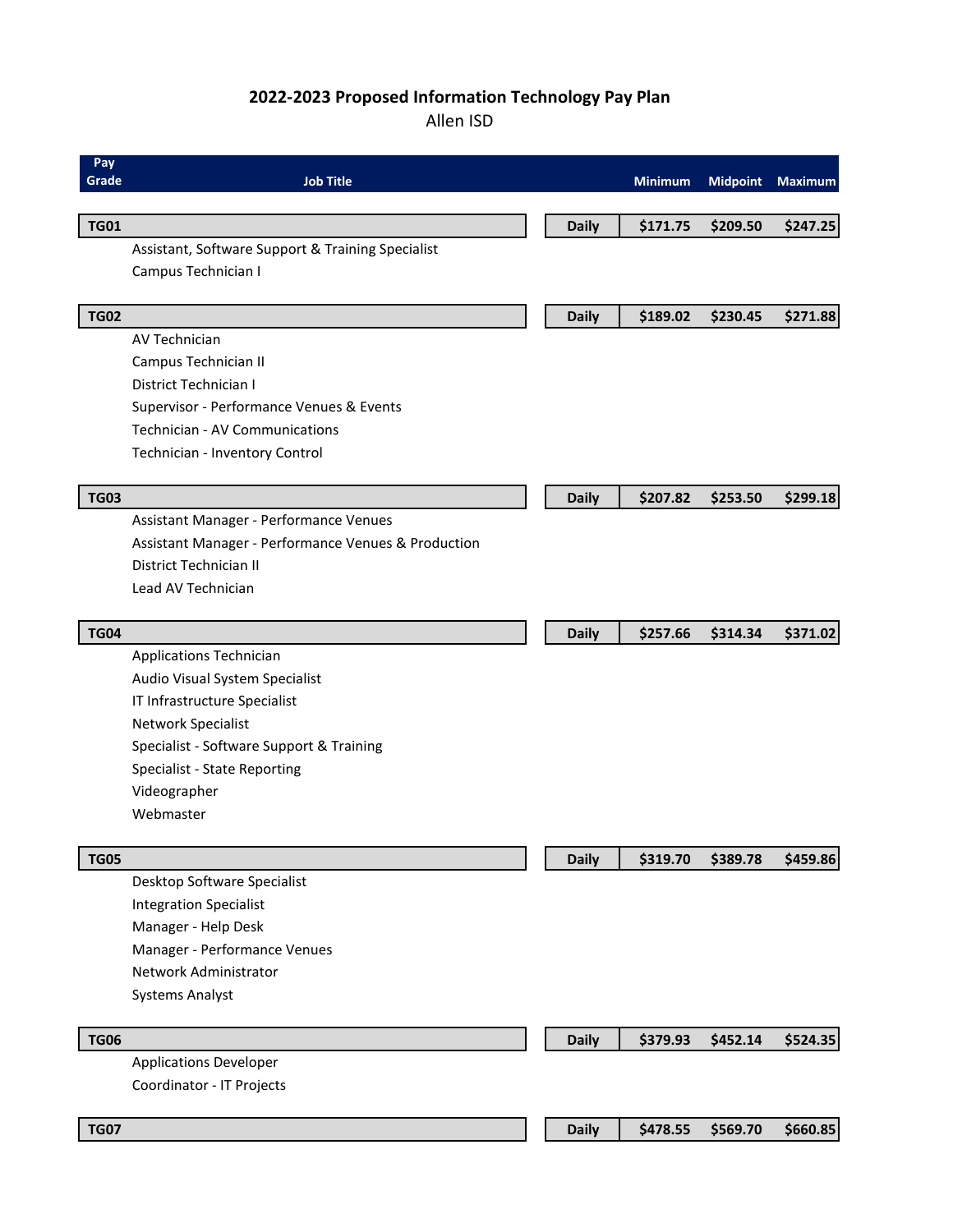Director - Technology

| <b>TG08</b>                          | <b>Daily</b> | \$598.78 | \$712.58 | \$826.38 |
|--------------------------------------|--------------|----------|----------|----------|
| tua authua Diva atau - Taabu alamu - |              |          |          |          |

Executive Director - Technology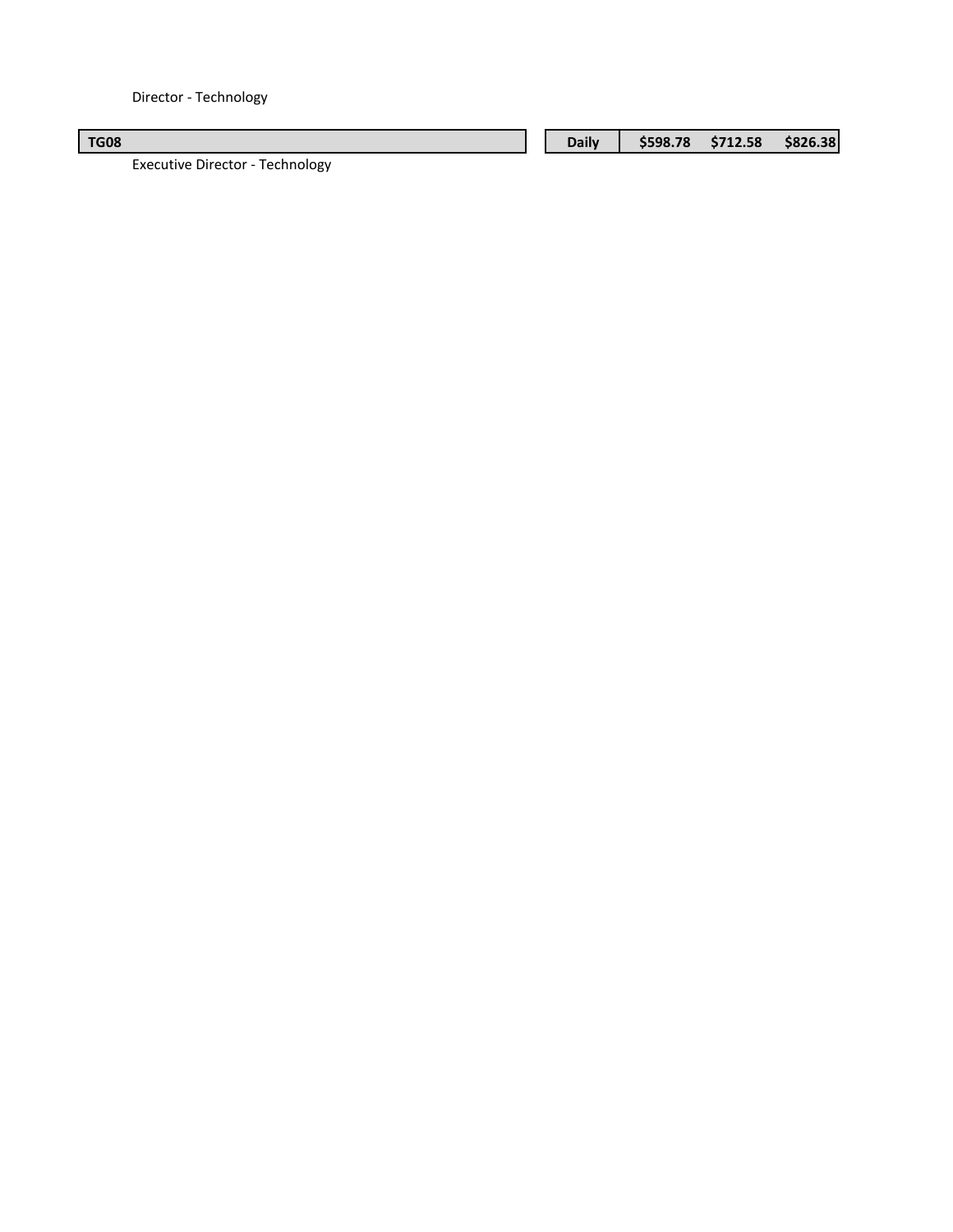# **2022-2023 Proposed Administrative Support Pay Plan**

### Allen ISD

| Pay         |                                                                                              |               |                |                 |                |
|-------------|----------------------------------------------------------------------------------------------|---------------|----------------|-----------------|----------------|
| Grade       | <b>Job Title</b>                                                                             |               | <b>Minimum</b> | <b>Midpoint</b> | <b>Maximum</b> |
| <b>AS01</b> |                                                                                              | <b>Hourly</b> | \$14.00        | \$16.67         | \$19.34        |
|             | Office Assistant I                                                                           |               |                |                 |                |
|             |                                                                                              |               |                |                 |                |
| <b>AS02</b> |                                                                                              | <b>Hourly</b> | \$14.84        | \$17.67         | \$20.50        |
|             | Administrative Assistant I - Assistant Principal MS                                          |               |                |                 |                |
|             | Administrative Assistant I - Attendance Dillard Ctr                                          |               |                |                 |                |
|             | <b>Office Assistant II - Athletics</b>                                                       |               |                |                 |                |
|             | Office Assistant II - Attendance HS                                                          |               |                |                 |                |
|             | Office Assistant II - Attendance MS                                                          |               |                |                 |                |
|             | Office Assistant II - College/Career                                                         |               |                |                 |                |
|             | <b>Office Assistant II - ELL</b>                                                             |               |                |                 |                |
|             | <b>Office Assistant II - Foundation</b>                                                      |               |                |                 |                |
|             | Office Assistant II - Intervention/Support                                                   |               |                |                 |                |
|             | Office Assistant II - LEP                                                                    |               |                |                 |                |
|             | Office Assistant II - Main Office LFC                                                        |               |                |                 |                |
|             | <b>Office Assistant II - Service Center</b>                                                  |               |                |                 |                |
|             | Office Assistant II - Technology                                                             |               |                |                 |                |
|             | Office Assistant II - Transcript HS                                                          |               |                |                 |                |
|             | Receptionist - Central Office                                                                |               |                |                 |                |
|             |                                                                                              |               |                |                 |                |
| <b>AS03</b> |                                                                                              | Hourly        | \$16.33        | \$19.60         | \$23.14        |
|             | Administrative Assistant II - Associate Principal HS                                         |               |                |                 |                |
|             | Administrative Assistant II - ESL/Bilingual                                                  |               |                |                 |                |
|             | Administrative Assistant II - House Principal                                                |               |                |                 |                |
|             | Administrative Assistant II - MS                                                             |               |                |                 |                |
|             | Administrative Assistant II - STEAM Center                                                   |               |                |                 |                |
|             | Specialist I - Accounting HS                                                                 |               |                |                 |                |
|             | Specialist I - Deputy Superintendent                                                         |               |                |                 |                |
|             | Specialist I - Enrollment                                                                    |               |                |                 |                |
|             | Specialist I - Federal Funds                                                                 |               |                |                 |                |
|             | Specialist I - PEIMS ES                                                                      |               |                |                 |                |
|             | Specialist I - PEIMS HS                                                                      |               |                |                 |                |
|             | Specialist I - Substitute - AHS                                                              |               |                |                 |                |
|             |                                                                                              |               |                |                 |                |
| <b>AS04</b> | Administrative Assistant III - Athletics                                                     | <b>Hourly</b> | \$18.45        | \$22.16         | \$26.15        |
|             |                                                                                              |               |                |                 |                |
|             | Administrative Assistant III - Community Services<br>Administrative Assistant III - Director |               |                |                 |                |
|             | Administrative Assistant III - Fine Arts                                                     |               |                |                 |                |
|             |                                                                                              |               |                |                 |                |

Administrative Assistant III - GATE

Administrative Assistant III - Maintenance

Administrative Assistant III - Principal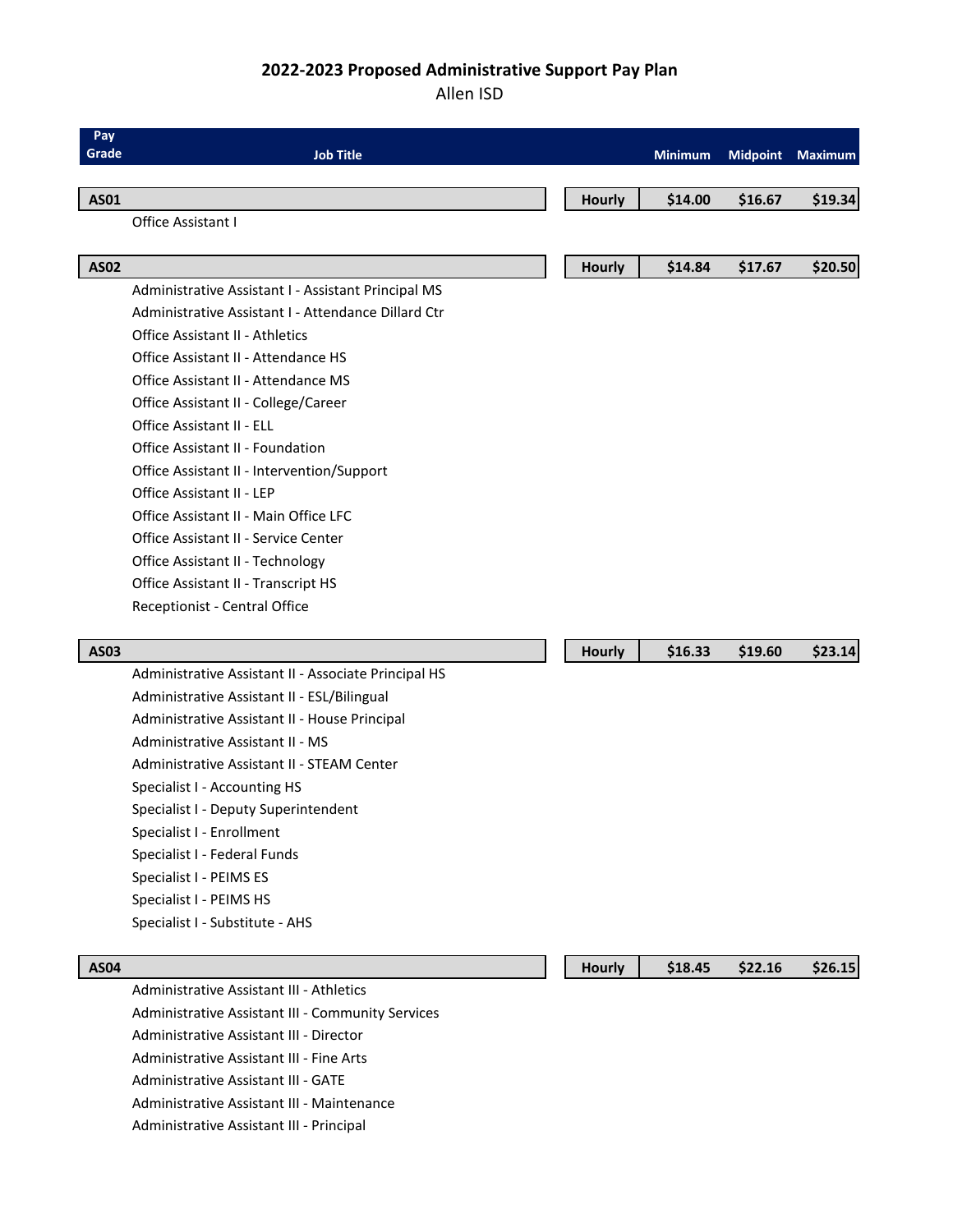Administrative Assistant III - Prof Learning & Learner Svcs Administrative Assistant III - Special Service Administrative Assistant III - Staff Development Administrative Assistant III - Transportation Specialist II - Assessment Specialist II - Foundation Operations Specialist II - Material Management Specialist II - Work Order

Administrative Assistant IV - Athletics Administrative Assistant IV - Fine Arts Executive Assistant - Principal AHS Specialist III- Accounts Payable Specialist III - Accounts Receivable Specialist III - Benefits & Leave Specialist III - Budget AHS Specialist III - Foundation Development Specialist III - HR Generalist Specialist III - Inventory Specialist III - Meal Benefits & Technology Specialist III - Payroll Specialist III - Purchasing Specialist III - Records Analyst/Background Specialist III - SN Accounting & Personnel Specialist III - SN Purchasing/Inventory Specialist III - Staffing

#### **AS06 Hourly \$25.03 \$30.06 \$35.47**

Executive Assistant - Assistant Superintendent

Executive Assistant - Chief Financial Officer

- Executive Assistant Chief Communications Officer
- Executive Assistant Deputy Superintendent
- Executive Assistant Executive Director
- Executive Assistant Superintendent
- Specialist Sr Accounting
- Specialist Sr Benefits
- Specialist Sr Certification
- Specialist Sr Community Education
- Specialist Sr Kids Club
- Specialist Sr Payroll
- Specialist Sr Position Management
- Specialist Sr Purchasing
- Specialist Sr Purchasing/Contract

**AS07 Hourly \$33.21 \$39.54 \$45.87**

Executive Assistant Sr - Superintendent

|--|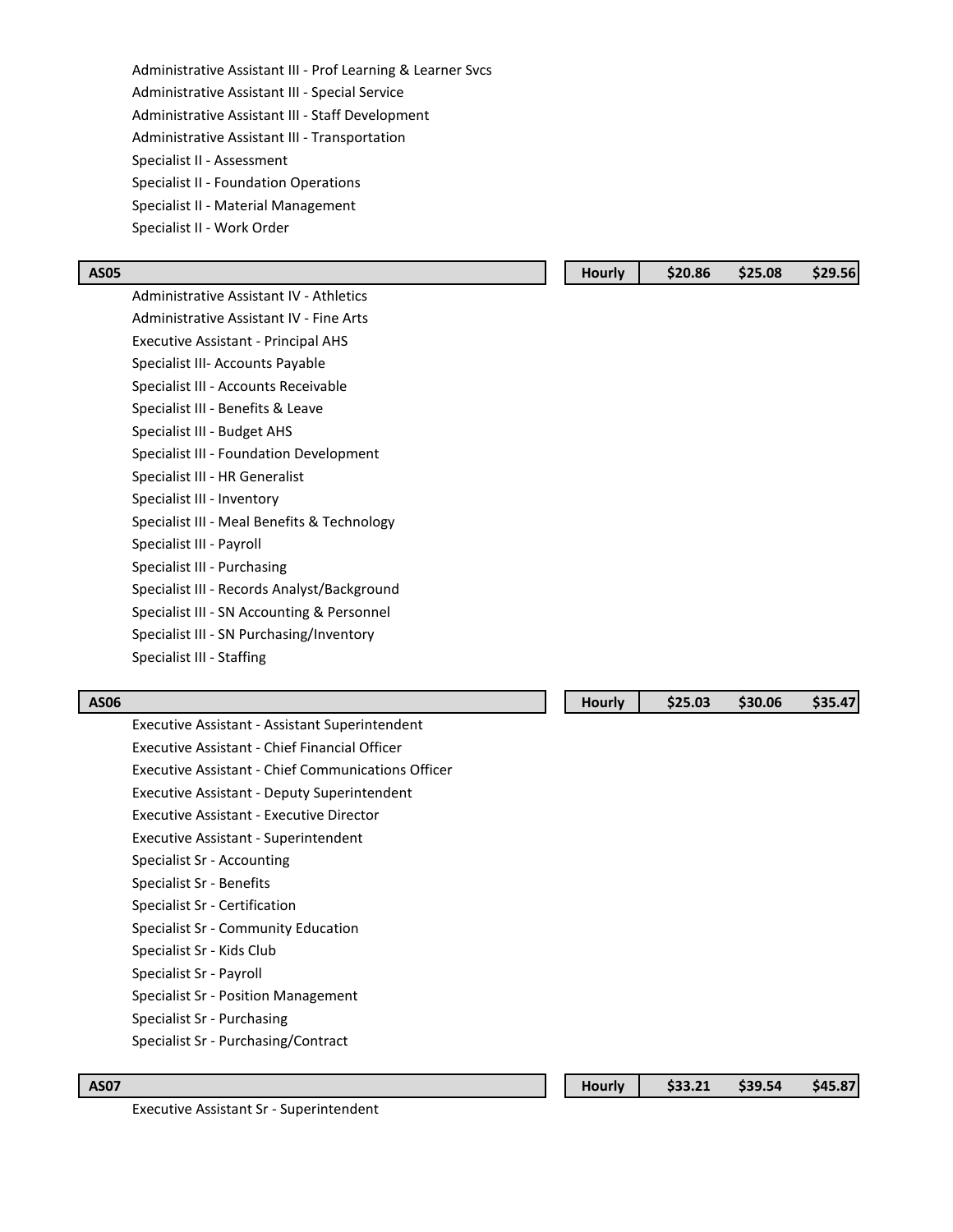# **2022-2023 Proposed Instructional Support Pay Plan**

## Allen ISD

| <b>Pay Grade</b> | <b>Job Title</b>                             |               | <b>Minimum</b> | <b>Midpoint</b> | <b>Maximum</b> |
|------------------|----------------------------------------------|---------------|----------------|-----------------|----------------|
|                  |                                              |               |                |                 |                |
| <b>ISO1</b>      |                                              | <b>Hourly</b> | \$15.00        | \$17.86         | \$20.72        |
|                  | Kids Club Assistant<br>Teacher Assistant I   |               |                |                 |                |
|                  | Teacher Assistant I - Eagle Edge Store       |               |                |                 |                |
|                  | Teacher Assistant I - Learning Lab Assistant |               |                |                 |                |
|                  | Teacher Assistant I - PE                     |               |                |                 |                |
|                  | Teacher Assistant I - Pre K                  |               |                |                 |                |
|                  | Teacher Assistant I - Resource               |               |                |                 |                |
|                  | Teacher Assistant I - SSI                    |               |                |                 |                |
|                  | Teacher Assistant I - Title                  |               |                |                 |                |
|                  |                                              |               |                |                 |                |
| <b>ISO2</b>      |                                              | <b>Hourly</b> | \$15.75        | \$18.75         | \$21.75        |
|                  | Assistant, Maker Space - STEAM               |               |                |                 |                |
|                  | Job Coach                                    |               |                |                 |                |
|                  | Kids Club Coordinator-In-Training            |               |                |                 |                |
|                  | Library Assistant                            |               |                |                 |                |
|                  | Teacher Assistant II - Bilingual             |               |                |                 |                |
|                  | Teacher Assistant II - Dillard Eagle Academy |               |                |                 |                |
|                  | Teacher Assistant II - ESL                   |               |                |                 |                |
|                  | Teacher Assistant II - HOPE                  |               |                |                 |                |
|                  | Teacher Assistant II - ISS                   |               |                |                 |                |
|                  | Teacher Assistant II - Self Contained        |               |                |                 |                |
|                  | <b>Teacher Assistant II - STEAM</b>          |               |                |                 |                |
|                  | Teacher Assistant II - Testing               |               |                |                 |                |
| <b>ISO3</b>      |                                              | <b>Hourly</b> | \$16.54        | \$19.69         | \$22.84        |
|                  | <b>Clinic Assistant</b>                      |               |                |                 |                |
|                  | Learn N Play Teacher                         |               |                |                 |                |
|                  | Specialist - Maker Space                     |               |                |                 |                |
|                  | Teacher Assistant III - PAS                  |               |                |                 |                |
|                  |                                              |               |                |                 |                |
| <b>IS04</b>      |                                              | <b>Hourly</b> | \$17.36        | \$20.67         | \$23.98        |
|                  | <b>Braille Transcriber</b>                   |               |                |                 |                |
|                  | <b>District Behavior Coach</b>               |               |                |                 |                |
| <b>IS05</b>      |                                              | <b>Hourly</b> | \$18.58        | \$22.16         | \$25.66        |
|                  | Kids Club Site Coordinator                   |               |                |                 |                |
|                  | <b>Kids Club Trainer</b>                     |               |                |                 |                |
|                  |                                              |               |                |                 |                |
| <b>ISO6</b>      |                                              | <b>Hourly</b> | \$25.08        | \$30.06         | \$35.47        |
|                  | Care Facilitator - Fed Funds                 |               |                |                 |                |
|                  | Parent Liaison                               |               |                |                 |                |
|                  | Supervisor - Learn N Play                    |               |                |                 |                |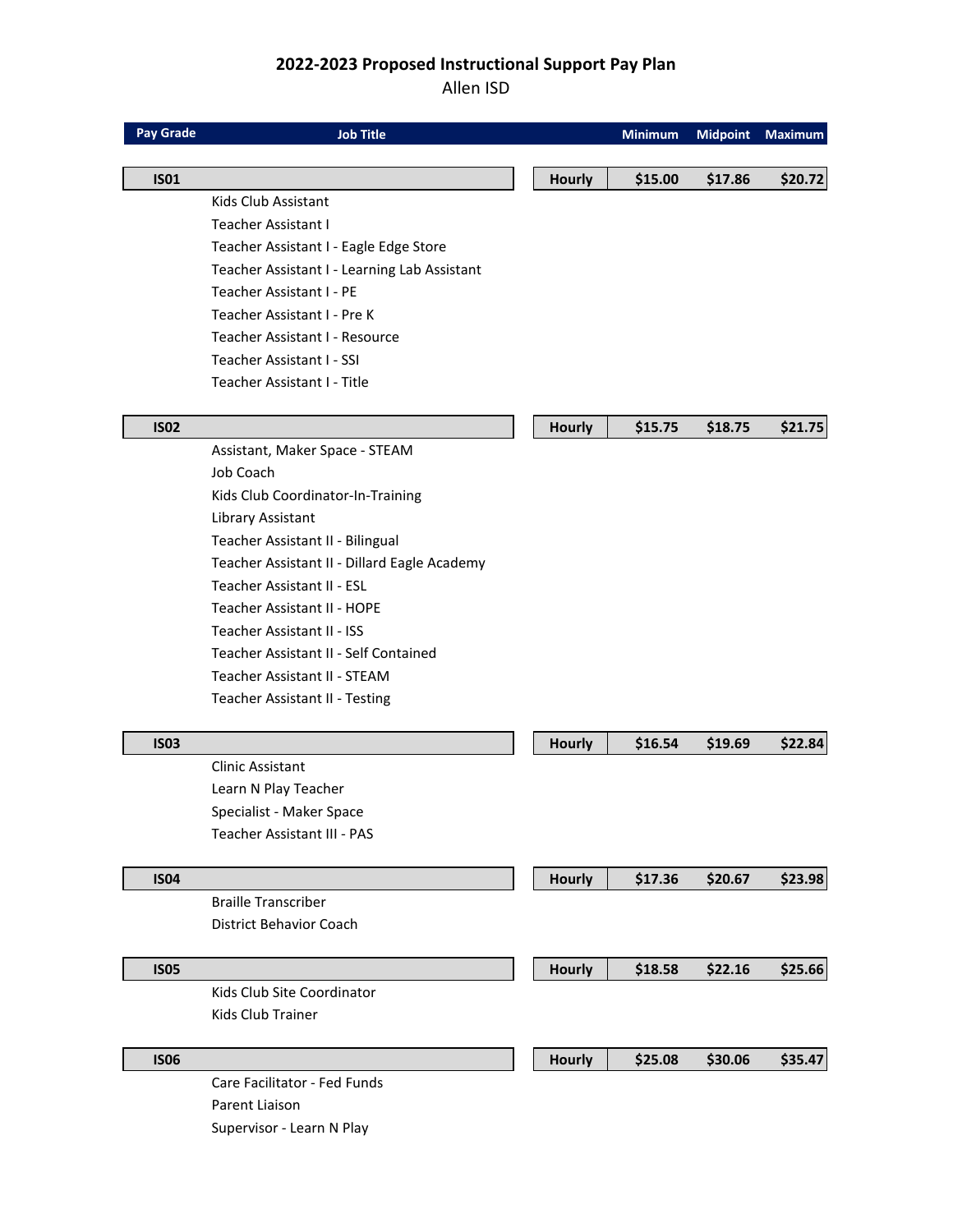# **2022-2023 Proposed Operational Support Pay Plan**

Allen ISD

| Pay<br><b>Grade</b> | <b>Job Title</b>                                |               | Minimum | <b>Midpoint</b> | <b>Maximum</b> |
|---------------------|-------------------------------------------------|---------------|---------|-----------------|----------------|
| <b>OS01</b>         |                                                 | <b>Hourly</b> | \$14.00 | \$16.67         | \$19.34        |
|                     | <b>Baker Assistant</b>                          |               |         |                 |                |
|                     | <b>Bus Monitor</b>                              |               |         |                 |                |
|                     | Cafeteria Monitor                               |               |         |                 |                |
|                     | <b>Crossing Guard</b>                           |               |         |                 |                |
|                     | Custodian                                       |               |         |                 |                |
| <b>OS02</b>         |                                                 | <b>Hourly</b> | \$14.70 | \$17.50         | \$20.30        |
|                     | <b>Baker Lead HS</b>                            |               |         |                 |                |
|                     | <b>Field Tech</b>                               |               |         |                 |                |
|                     | Food Service Manager Trainee                    |               |         |                 |                |
|                     | Lead Cook                                       |               |         |                 |                |
|                     | <b>Security Monitor</b>                         |               |         |                 |                |
|                     | Technician - HVAC I                             |               |         |                 |                |
| <b>OS03</b>         |                                                 | <b>Hourly</b> | \$15.50 | \$18.45         | \$21.40        |
|                     | <b>Facilities Technician</b>                    |               |         |                 |                |
|                     | Floating FS Manager/Catering Specialist         |               |         |                 |                |
|                     | Food Service Assistant Manager                  |               |         |                 |                |
|                     | Food Service Manager - Floating                 |               |         |                 |                |
|                     | Security Monitor - Lead                         |               |         |                 |                |
| <b>OS04</b>         |                                                 | <b>Hourly</b> | \$16.35 | \$19.46         | \$22.57        |
|                     | Driver - Student Transportation                 |               |         |                 |                |
|                     | Driver - Warehouse                              |               |         |                 |                |
|                     | Field Tech - Lead                               |               |         |                 |                |
|                     | Food Service Manager - ES                       |               |         |                 |                |
|                     | Technician - Inventory                          |               |         |                 |                |
| <b>OS05</b>         |                                                 | <b>Hourly</b> | \$18.06 | \$21.50         | \$24.94        |
|                     | <b>Field Supervisor</b>                         |               |         |                 |                |
|                     | Food Service Manager - 9th Ctr                  |               |         |                 |                |
|                     | Food Service Manager - MS                       |               |         |                 |                |
|                     | <b>General Maintenance</b>                      |               |         |                 |                |
|                     | Supervisor - Security                           |               |         |                 |                |
|                     | Trainer Specialist - Student Nutrition          |               |         |                 |                |
| <b>OS06</b>         |                                                 | <b>Hourly</b> | \$20.23 | \$24.08         | \$27.93        |
|                     | Auxiliary Coordinator - Safe & Secure Schools   |               |         |                 |                |
|                     | Auxiliary Coordinator - Transportation & Safety |               |         |                 |                |
|                     | <b>Bus Driver Trainer</b>                       |               |         |                 |                |